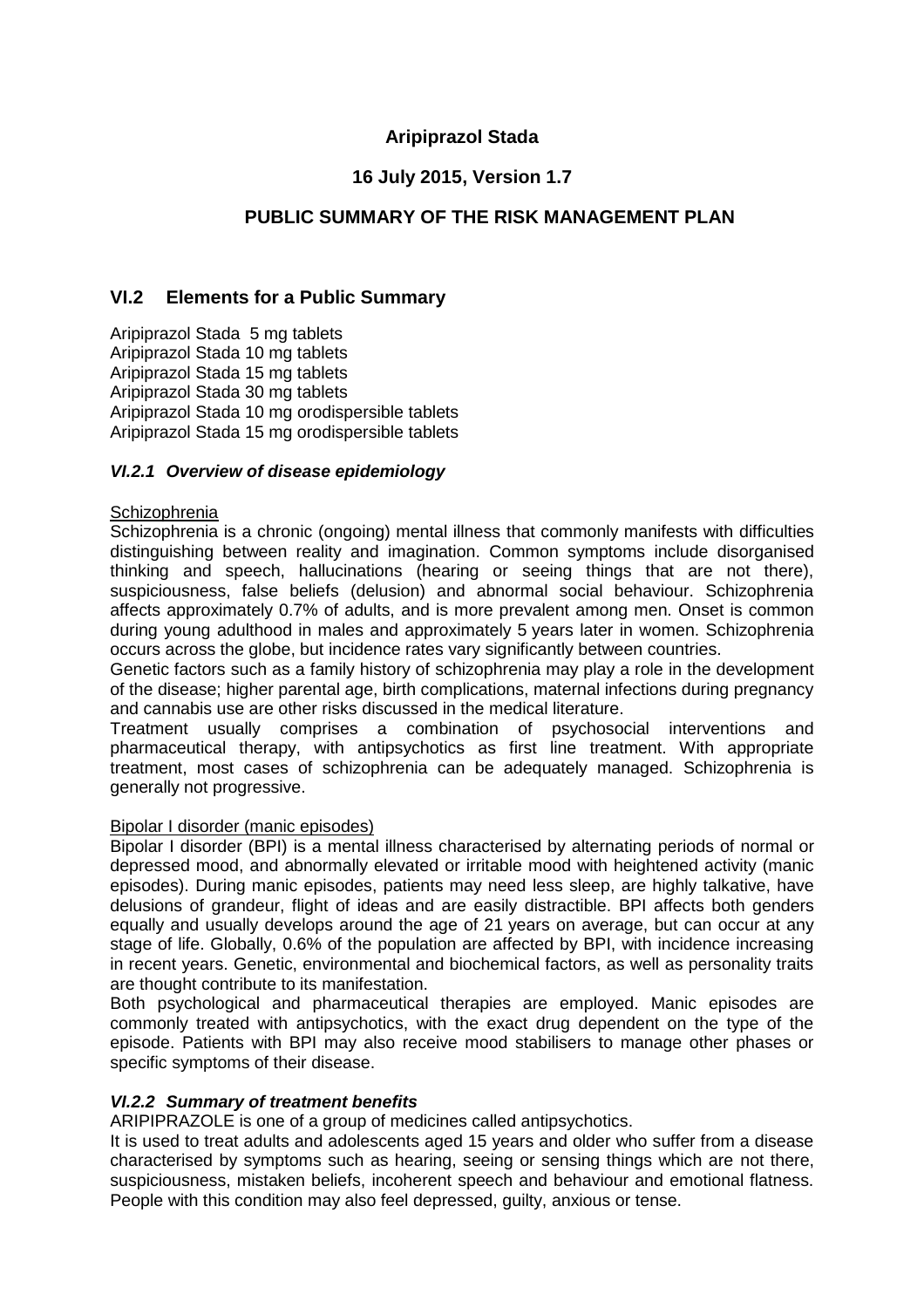ARIPIPRAZOLE is used to treat adults and adolescents aged 13 years and older who suffer from a condition with symptoms such as feeling "high", having excessive amounts of energy, needing much less sleep than usual, talking very quickly with racing ideas and sometimes severe irritability. In adults it also prevents this condition from returning in patients who have responded to the treatment with ARIPIPRAZOLE.

## *VI.2.3 Unknowns relating to treatment benefits*

None identified.

### *VI.2.4 Summary of safety concerns*

#### **Important identified risks**

| <b>Risk</b>                                                                                | What is known                                                                                                                                                                                                                                                                                                        | Preventability                                                                                                                                                                                                                                                         |
|--------------------------------------------------------------------------------------------|----------------------------------------------------------------------------------------------------------------------------------------------------------------------------------------------------------------------------------------------------------------------------------------------------------------------|------------------------------------------------------------------------------------------------------------------------------------------------------------------------------------------------------------------------------------------------------------------------|
| Movement disorders<br>(Extrapyramidal syndrome<br>(EPS), including tardive<br>dyskinesia)  | In clinical trials, there were<br>uncommon reports of<br>abnormal involuntary<br>movements (dyskinesia) in<br>patients receiving<br>aripiprazole. These<br>symptoms can worsen over<br>time or even only become<br>apparent after treatment has<br>been stopped.                                                     | Tell your doctor if you<br>develop unusual movement<br>disorders while receiving<br><product name="">; they<br/>may decrease your dose or<br/>even discontinue treatment<br/>altogether. They may also<br/>choose to monitor your<br/>symptoms more closely.</product> |
|                                                                                            | An inability to sit still<br>(akathisia) and tremors<br>(parkinsonism) were<br>observed clinical trials of<br>aripiprazole in paediatric<br>patients.                                                                                                                                                                | Movement disorders can also<br>develop after therapy has<br>been stopped. Tell your<br>doctor if you develop<br>abnormal muscle or<br>movement symptoms; they<br>will advise you on the best<br>course of action.                                                      |
|                                                                                            | Extrapyramidal symptoms of<br>varying severity, including<br>tremor, high or low muscle<br>tension, have been observed<br>in neonates whose mothers<br>had used antipsychotics<br>(including aripiprazole)<br>during the third trimester of<br>pregnancy Consequently,<br>newborns should be<br>monitored carefully. | If you experience any side<br>effects, talk to your doctor or<br>pharmacist. This includes<br>any possible side effects not<br>listed in the package leaflet.                                                                                                          |
| Severe nerve disorder due to<br>certain drugs<br>(Neuroleptic Malignant<br>Syndrome (NMS)) | Neuroleptic Malignant<br>Syndrome (NMS) is a<br>potentially fatal symptom<br>complex associated with<br>antipsychotic medicinal<br>products, including rare<br>cases during treatment with<br>aripiprazole.                                                                                                          | Tell your doctor immediately<br>if you suffer from muscle<br>stiffness or inflexibility with<br>high fever, sweating, altered<br>mental status, or very rapid<br>or irregular heartbeat.                                                                               |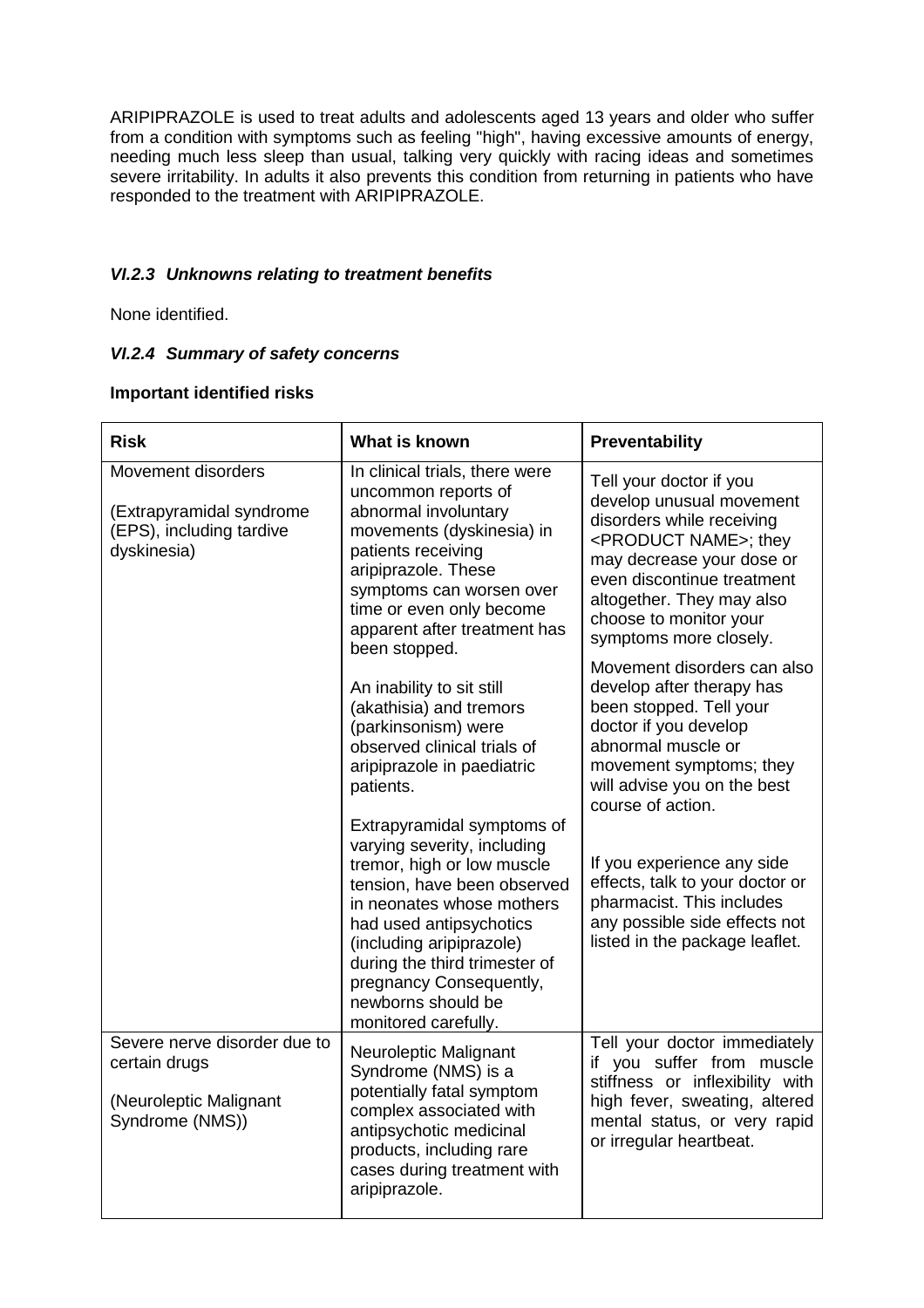| Symptoms of NMS are: high<br>fever (hyperpyrexia), stiff<br>muscles, altered mental<br>status and evidence of<br>autonomic instability<br>(irregular pulse or blood<br>pressure, fast heartbeat,<br>sweating and abnormal heart<br>rhythm). Other symptoms<br>may include rhabdomyolysis<br>(a serious condition resulting<br>from the breakdown of | If a patient develops signs<br>and symptoms indicative of<br>NMS, or presents with<br>unexplained high fever<br>without additional clinical<br>manifestations of NMS, all<br>antipsychotic medicinal<br>products, including<br>aripiprazole, must be<br>discontinued. |
|-----------------------------------------------------------------------------------------------------------------------------------------------------------------------------------------------------------------------------------------------------------------------------------------------------------------------------------------------------|-----------------------------------------------------------------------------------------------------------------------------------------------------------------------------------------------------------------------------------------------------------------------|
| muscle tissue), and acute                                                                                                                                                                                                                                                                                                                           |                                                                                                                                                                                                                                                                       |
| kidney failure.                                                                                                                                                                                                                                                                                                                                     |                                                                                                                                                                                                                                                                       |

### **Potential risks**

| <b>Risk</b>                                                         | What is known (Including reason why it is considered a<br>potential risk)                                                                                                                                                                                                                                                                                                                                         |
|---------------------------------------------------------------------|-------------------------------------------------------------------------------------------------------------------------------------------------------------------------------------------------------------------------------------------------------------------------------------------------------------------------------------------------------------------------------------------------------------------|
| <b>Epileptic fits</b><br>(Seizures*)                                | Uncommon cases of seizure were reported during treatment<br>with aripiprazole in clinical trials. Therefore, aripiprazole<br>should be used with caution in patients who have a history of<br>seizure disorder or have conditions associated with seizures.                                                                                                                                                       |
| High blood sugar or diabetes<br>(Hyperglycaemia/diabetes*)          | High blood sugar (hyperglycaemia), in some cases<br>associated with severe complications or fatality, has been<br>reported in patients treated with atypical antipsychotic<br>agents, including aripiprazole. Patients with obesity and a<br>family history of diabetes are at increased risk of severe<br>complications. The frequency for these events to occur<br>cannot be estimated from the available data. |
|                                                                     | However, no significant differences in the incidence rates of<br>hyperglycaemia-related<br>adverse<br>reactions<br>(including)<br>diabetes) or laboratory values between aripiprazole and<br>placebo were identified in clinical studies.                                                                                                                                                                         |
| Suicidal thoughts and<br>behaviours<br>(Suicide-related events*)    | Thoughts of suicide, suicide attempt and suicide have been<br>observed since the product has been marketed. The<br>frequency of these events is unknown. Immediately talk to<br>your doctor if you have thoughts or feelings about harming<br>yourself; these thoughts may be caused by the drug.                                                                                                                 |
| Low blood pressure when<br>getting up<br>(Orthostatic hypotension*) | Sudden changes in blood pressure that can lead to feeling<br>dizzy, especially when getting up from a lying or sitting<br>position, have occurred in up to 1 in 100 people treated with<br>aripiprazole have been observed                                                                                                                                                                                        |
| Dysbalance in blood fat<br>levels<br>(Dyslipidaemia*)               | In a pooled analysis on lipid parameters from placebo-<br>controlled clinical trials in adults, aripiprazole has not been<br>shown to induce clinically relevant alterations in levels of total<br>cholesterol, triglycerides, HDL and LDL.<br>However, an impact of aripiprazole on blood fat levels cannot<br>be fully excluded.                                                                                |
| Weight gain                                                         | Weight gain has been observed in patients treated with<br>aripiprazole.<br>If you notice you are gaining weight, please tell your doctor.                                                                                                                                                                                                                                                                         |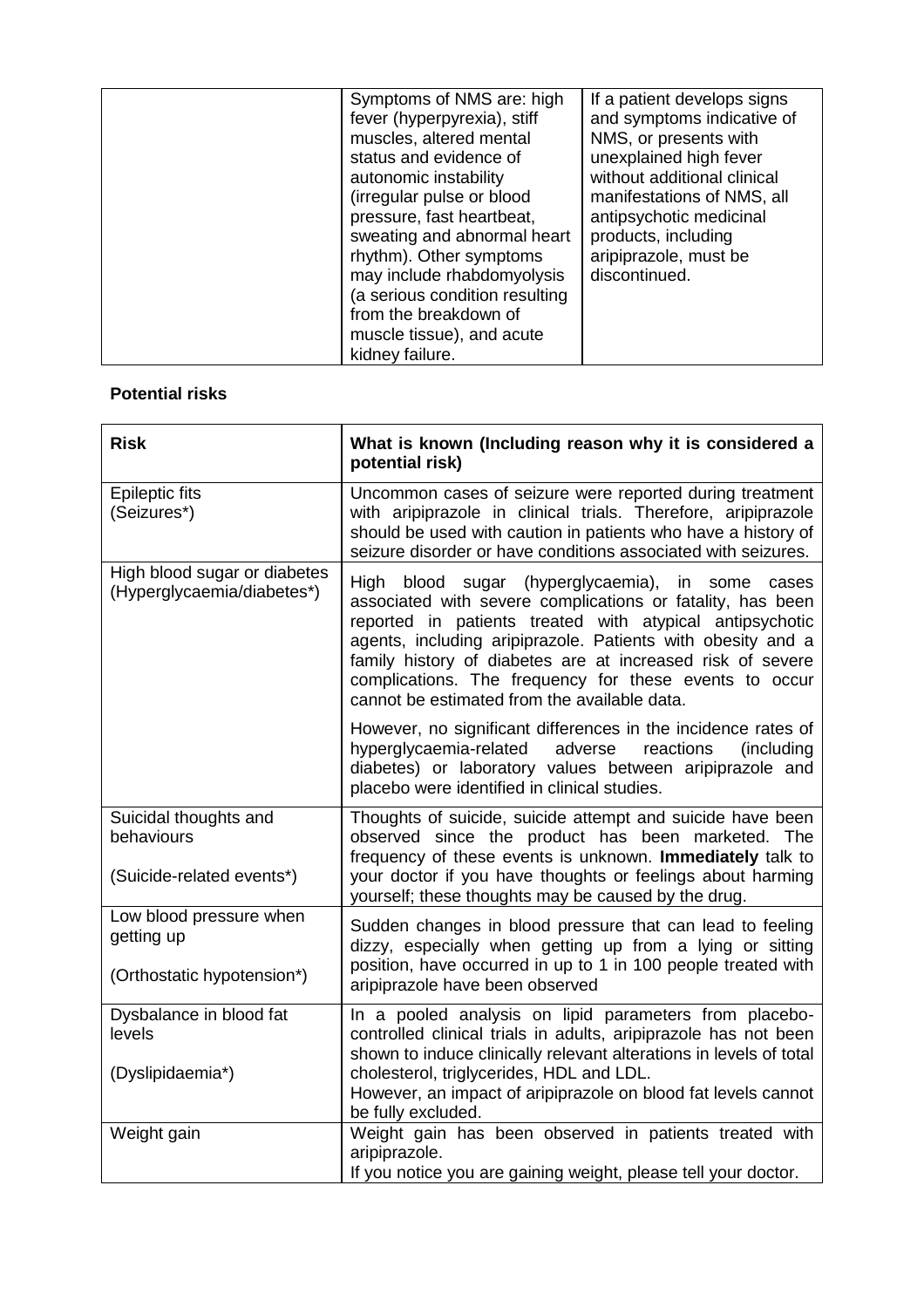| Tiredness and sleepiness<br>(Somnolence/fatigue)                                                           | Sleepiness and tiredness were very common (greater than 1<br>in 10 patients) in children and adolescents aged 13 years<br>and older during treatment with aripiprazole.<br>Consult your doctor if you are concerned about excessive<br>sleepiness or if it severely impacts on your daily functioning;<br>they will advise you on the best course of action.                                                                                                                                                                                                                                                                                                                                                                                                                                                                      |
|------------------------------------------------------------------------------------------------------------|-----------------------------------------------------------------------------------------------------------------------------------------------------------------------------------------------------------------------------------------------------------------------------------------------------------------------------------------------------------------------------------------------------------------------------------------------------------------------------------------------------------------------------------------------------------------------------------------------------------------------------------------------------------------------------------------------------------------------------------------------------------------------------------------------------------------------------------|
| Problems related to the heart<br>and blood vessels<br>(Cardiovascular-related                              | Antipsychotics have been associated with formation of blood<br>clots, and heart attacks have been observed in up to 1 in 100<br>patients treated with <product name="">.</product>                                                                                                                                                                                                                                                                                                                                                                                                                                                                                                                                                                                                                                                |
| disorders)                                                                                                 | Talk to your doctor before taking <product name=""> if you<br/>suffer from Cardiovascular diseases, family history of<br/>cardiovascular disease, stroke or "mini" stroke or abnormal<br/>blood pressure.</product>                                                                                                                                                                                                                                                                                                                                                                                                                                                                                                                                                                                                               |
| Abnormal conduction of your<br>heart on ECG<br>(Conduction abnormalities)                                  | In clinical trials of aripiprazole, the incidence of QT<br>prolongation (a specific part of the heart beat process) was<br>comparable to placebo. As with other antipsychotics,                                                                                                                                                                                                                                                                                                                                                                                                                                                                                                                                                                                                                                                   |
|                                                                                                            | aripiprazole should be used with caution in patients with a<br>family history of QT prolongation.                                                                                                                                                                                                                                                                                                                                                                                                                                                                                                                                                                                                                                                                                                                                 |
| Abnormal growth<br>(Growth)                                                                                | There is a risk of growth abnormalities in patients treated<br>with aripiprazole.                                                                                                                                                                                                                                                                                                                                                                                                                                                                                                                                                                                                                                                                                                                                                 |
| Low levels of the hormone<br>prolactin in patients under 18<br>(Low prolactin in paediatric<br>patients)   | Low prolactin levels during aripiprazole therapy have been<br>observed in paediatric patients with irritability associated with<br>autistic disorder, schizophrenia and bipolar disorder.<br>In the first group (irritability associated with autism), pooled<br>analysis of three trials in patients aged 6 to 17 years showed<br>low serum prolactin levels in 58.7% of aripiprazole-treated<br>females and 86.6% of aripiprazole-treated males.<br>pooled adolescent schizophrenia<br>the<br>population<br>In.<br>(13-17 years) with exposure up to 2 years, incidence of low<br>serum prolactin levels was 29.5% in females and 48.3% in<br>males.<br>In the paediatric bipolar population (10-17 years) with<br>exposure up to 30 weeks, incidence of low serum prolactin<br>levels was 28.0% in females and 53.3% in males. |
| Swallowing problems (mainly<br>in patients with<br>schizophrenia)                                          | Swallowing difficulties can be a symptom of dystonia, which<br>is a known risk of the class of antipsychotics, but can also<br>occur on its own during treatment with aripiprazole.                                                                                                                                                                                                                                                                                                                                                                                                                                                                                                                                                                                                                                               |
| (Dysphagia (predominantly<br>applies to schizophrenia<br>population))                                      |                                                                                                                                                                                                                                                                                                                                                                                                                                                                                                                                                                                                                                                                                                                                                                                                                                   |
| Intolerance to milk sugar<br>(Lactose intolerance)                                                         | The colouring used in preparing <product<br>NAME&gt;<br/>contains lactose. This may affect patients with inherent<br/>lactose intolerance.</product<br>                                                                                                                                                                                                                                                                                                                                                                                                                                                                                                                                                                                                                                                                           |
| Patients that also suffer from<br>attention-deficit-hyperactivity<br>disorder (ADHD)<br>(ADHD comorbidity) | Even though Bipolar I Disorder and ADHD frequently occur in<br>the same patients, very limited safety data are available on<br>concomitant use of aripiprazole and stimulants; therefore,<br>extreme caution should be taken when these drugs are co-<br>administered.                                                                                                                                                                                                                                                                                                                                                                                                                                                                                                                                                            |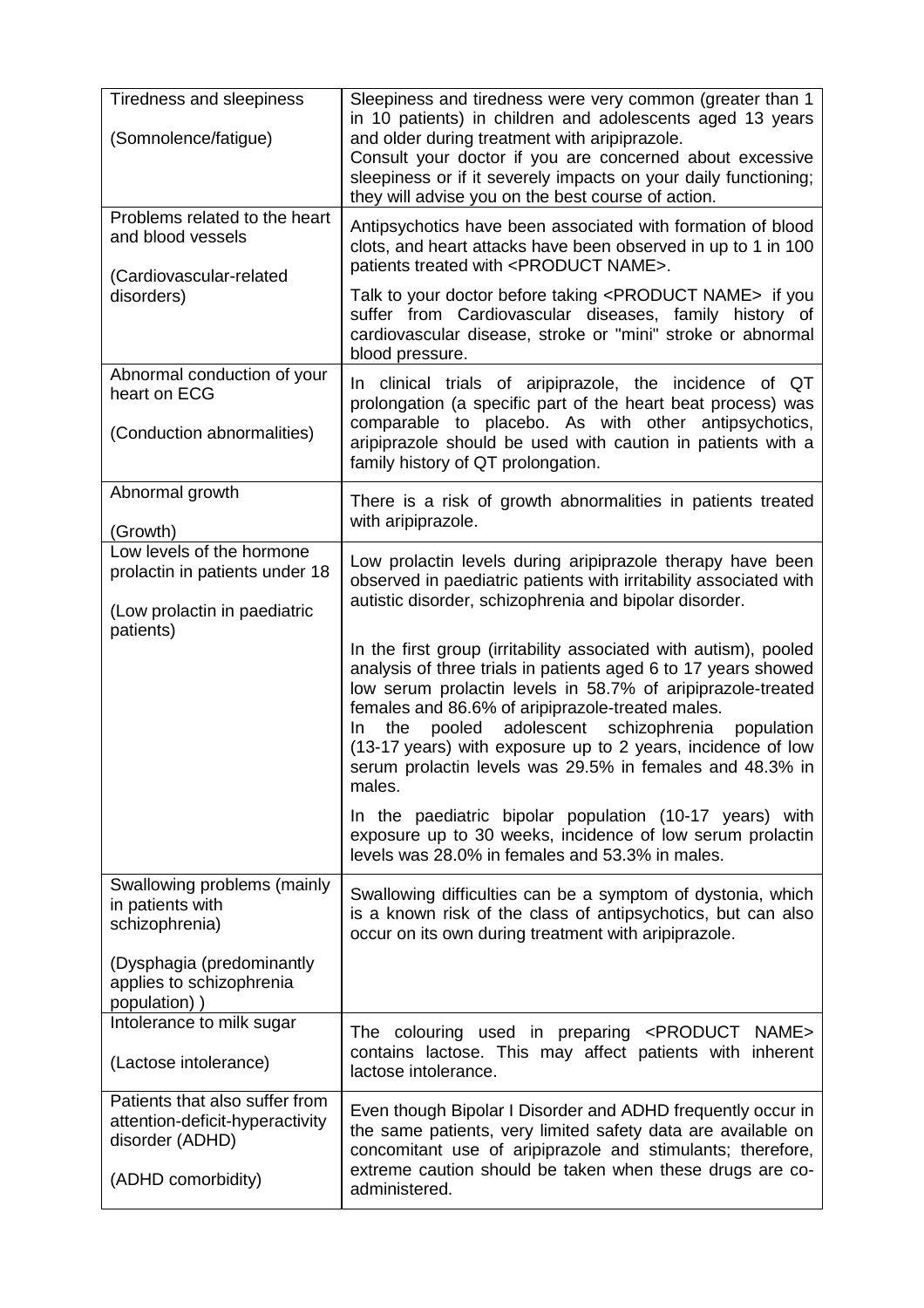| Drug interactions                                                                                                     | <product name=""> may increase the effect of medicines<br/>used to lower the blood pressure.</product>                                                                                                                                                                                                                                                                                                                                                                                                                                                                                                                                                                                                                                              |
|-----------------------------------------------------------------------------------------------------------------------|-----------------------------------------------------------------------------------------------------------------------------------------------------------------------------------------------------------------------------------------------------------------------------------------------------------------------------------------------------------------------------------------------------------------------------------------------------------------------------------------------------------------------------------------------------------------------------------------------------------------------------------------------------------------------------------------------------------------------------------------------------|
|                                                                                                                       | Taking <product name=""> with some medicines may<br/>require adjustments of the <product name=""> dose; these<br/>include<br/>• Medicines to correct heart rhythm<br/>• Antidepressants or herbal remedy used<br/>treat<br/>to<br/>depression and anxiety<br/>• Antifungal agents<br/>• Certain medicines to treat HIV infection<br/>• Anticonvulsants used to treat epilepsy<br/>Medicines that increase the level of serotonin will increase<br/>the risk of side effects when taken at the same time as<br/>aripiprazole. These include: triptans, tramadol, tryptophan,<br/>SSRIs (such as paroxetine and fluoxetine), tricyclics (such as<br/>clomipramine, amitriptyline), pethidine, St John's Wort and<br/>venlafaxine.</product></product> |
| Higher mortality and stroke<br>rate in elderly patients with<br>dementia<br>(Increased mortality and CVA              | In elderly patients with dementia, more fatal cases have been<br>reported while taking aripiprazole. In addition, cases of stroke<br>or "mini" stroke have been reported.                                                                                                                                                                                                                                                                                                                                                                                                                                                                                                                                                                           |
| in elderly patients with<br>dementia)                                                                                 |                                                                                                                                                                                                                                                                                                                                                                                                                                                                                                                                                                                                                                                                                                                                                     |
| Excessive gambling<br>(Pathological gambling)                                                                         | Excessive gambling has been reported in patients prescribed<br>aripiprazole, regardless of whether these patients had a prior<br>history of gambling. Patients with a prior<br>history of<br>pathological gambling may be at increased risk.                                                                                                                                                                                                                                                                                                                                                                                                                                                                                                        |
|                                                                                                                       | The frequency of this reaction cannot be estimated.                                                                                                                                                                                                                                                                                                                                                                                                                                                                                                                                                                                                                                                                                                 |
| A combination of symptoms<br>associated with too much of<br>the neurotransmitter<br>serotonin<br>(Serotonin syndrome) | Serotonin syndrome is a reaction that may cause feelings of<br>great happiness, drowsiness, clumsiness, restlessness,<br>feeling of being drunk, fever, sweating or rigid muscles.<br>Serotonin syndrome has been reported in patients treated<br>with aripiprazole, especially in combination with other drugs<br>affecting the serotonin syndrome. The frequency of this<br>reaction is unknown.                                                                                                                                                                                                                                                                                                                                                  |
| Liver disorders<br>(Hepatic adverse events)                                                                           | Liver failure, inflammation of the liver, yellowing of the skin<br>and white part of eyes, and abnormal liver test values have<br>been reported since the marketing of aripiprazole.                                                                                                                                                                                                                                                                                                                                                                                                                                                                                                                                                                |

**\*** Important potential risks